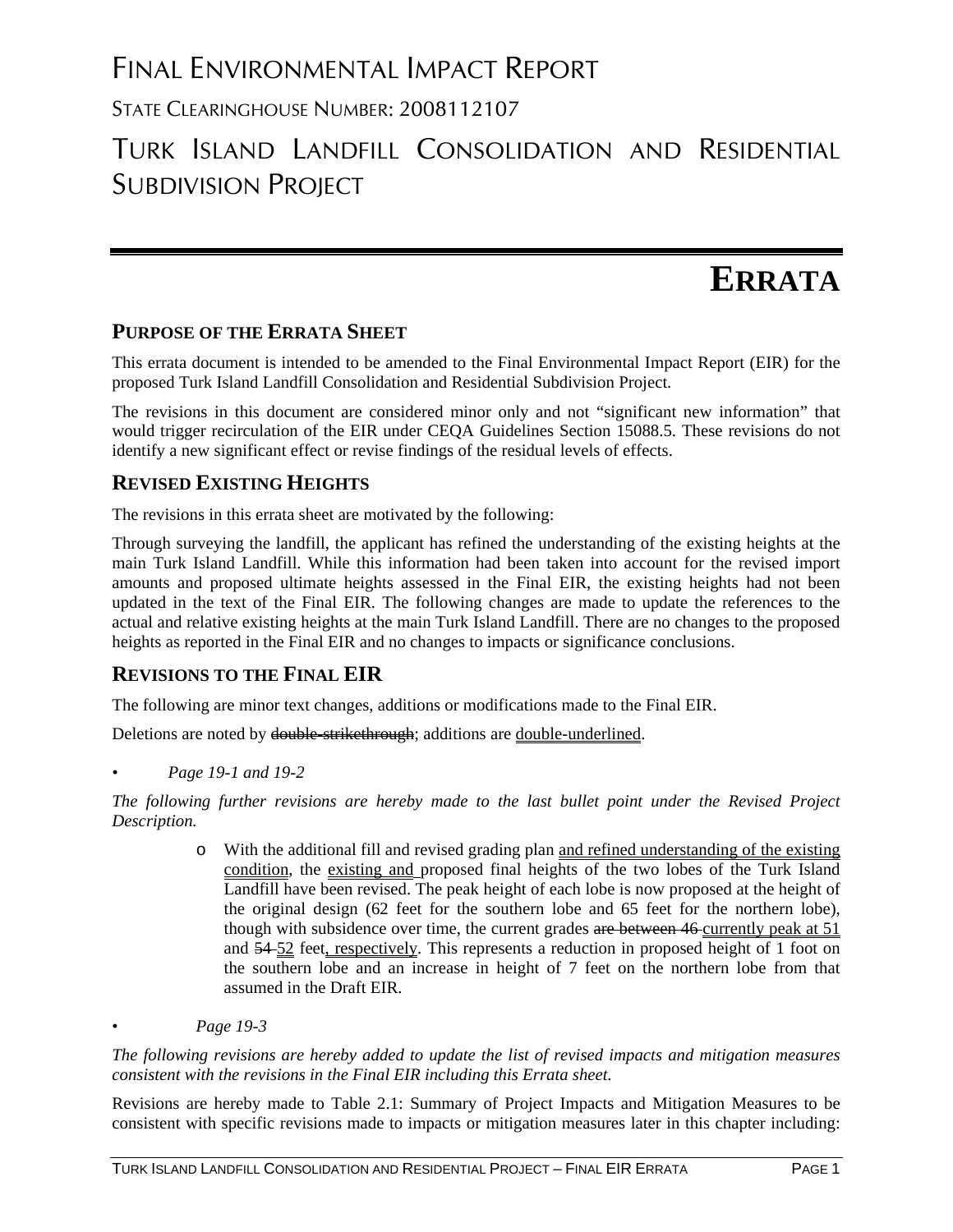Mitigation Measure Air-1, Mitigation Measure Air-2a, Mitigation Measure Air-2c, Mitigation Measure Air-2d, Impact Geo-3, Impact Geo-5, Impact Haz-1 and Mitigation Measures Haz-1a through Haz-1f, Mitigation Measure Haz-2g, Mitigation Measures Hydro-1a and Hydro-3b, Mitigation Measure Hydro-4, Mitigation Measure Hydro-5, Mitigation Measure Noise-1, and Impact and Mitigation Measure Traf-1.

#### • *Page 19-5*

*The following revisions are hereby added to update the actual and relative existing main Turk Island Landfill heights.* 

*Page 4-1* 

*The following revisions are hereby made to the last paragraph on this page to update the existing landfill heights.* 

Parcel "C" is mounded to a height of approximately 10 feet above the surrounding street elevation. The site is surrounded by a security fence on the north, east and south property lines and connected to the fenced Turk Island Landfill on the west side. The Turk Island Landfill proper reaches approximately 46 42 feet above the surrounding street elevation (up to 54–52 feet above mean sea level). There is a landfill gas flare, associated with the landfill gas extraction system, on the top deck of the landfill. See the existing views of and across the site in **Figures 4.1**, **4.2**, and **4.3**.

• *Page 19-5* 

*The following further revisions are hereby made to the section under changes to page 4-4 to update the actual and relative existing main Turk Island Landfill heights.* 

Potential views of the Bay marshes from the surrounding areas are obstructed under existing conditions by the existing main Turk Island Landfill, which rises to approximately 54 52 feet above mean sea level between the Bay marsh edge and development to the east…

Consolidation of landfill material onto the Turk Island Landfill will increase the height of the landfill by approximately  $4-3-11$  feet on the southern lobe and  $10-17-13$  feet on the northern lobe. This increase in height would not materially affect views of the Bay marshes from Sea Breeze Park or surrounding residential homes because these views are already obstructed by the main Turk Island Landfill at the existing height.

• *Page 19-5* 

*The following further revisions are hereby made to the paragraph under Landfill Consolidation originally on page 4-6 to update the actual and relative existing main Turk Island Landfill heights.* 

Consolidation of debris from Parcel "C" to the main Turk Island Landfill and subsequent capping of the materials will increase the height of the landfill by approximately  $4\rightarrow 11$  feet on the southern lobe and  $\rightarrow 0$  $\frac{17}{2}$  feet on the northern lobe. The main Turk Island Landfill is already taller than surrounding development (at up to  $\frac{54}{22}$  feet above mean sea level compared to surrounding development at ground levels of about 10 feet above mean sea level) and increases in height of the lobes would not change the character of the site (*less than significant impact*).

• *Page 19-8* 

*The following revisions are hereby added to clarify that required watering of exposed surfaces does not apply to landfill debris.* 

*Page 5-20* 

*The following revision is hereby made to the first bullet point of Mitigation Measure Air-1 to clarify that required watering of exposed surfaces does not apply to landfill debris.*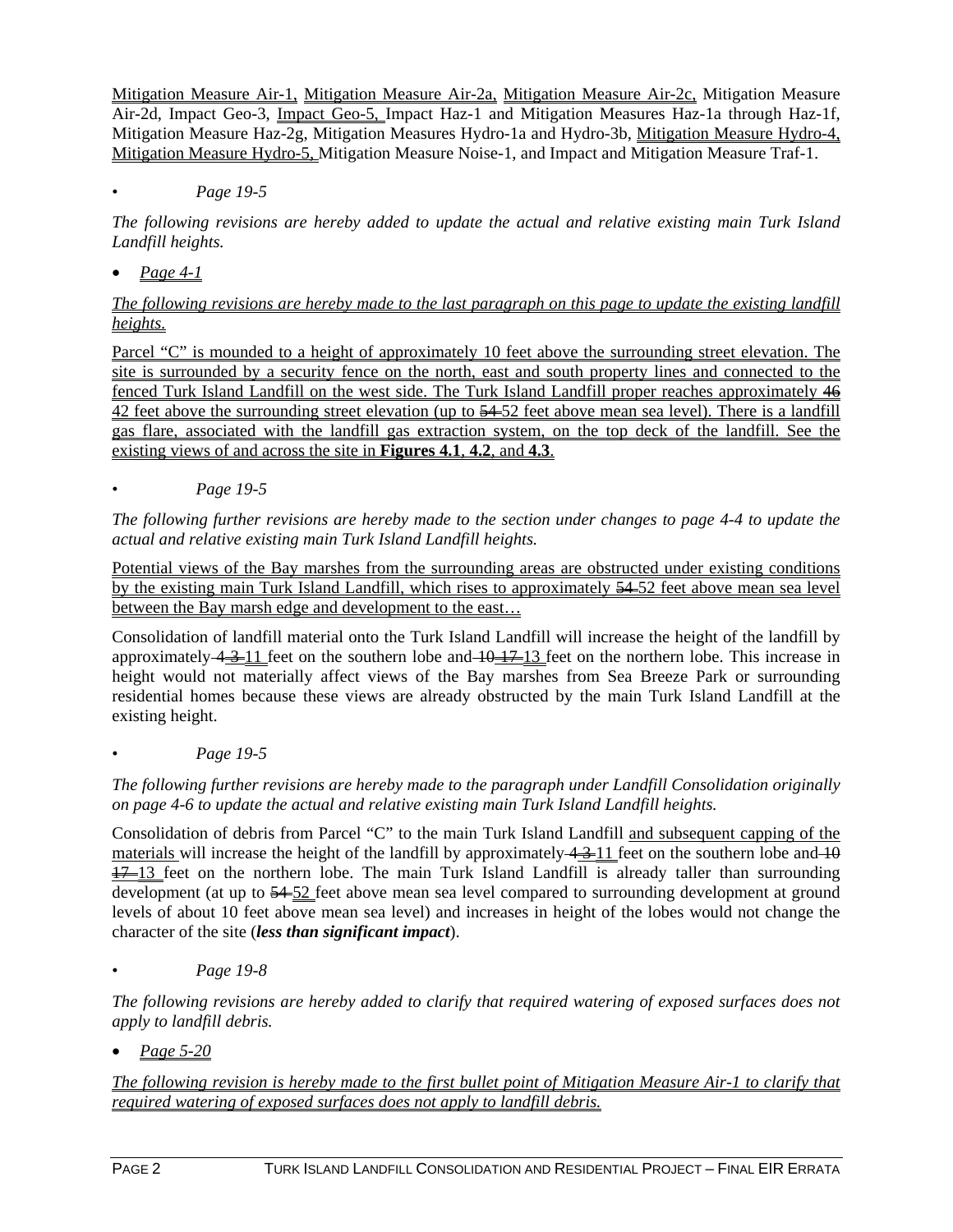- All exposed surfaces except for landfill debris (e.g., parking areas, staging areas, soil piles, graded areas, and unpaved access roads) shall be watered two times per day.
- *Page 19-9*

*The following revisions are hereby added to be consistent with requirements for odor complaints to be verified.* 

*Page 5-27* 

*The following revisions are hereby made to the last paragraph of Mitigation Measure Air-2c to be consistent with BAAQMD requirements for complaints to be verified.* 

If odor situations are frequent and/or prolonged (characterized by receipt of ten or more verified complaints filed with the hotline in a 90-day period), the Applicant shall also implement additional odor controls per Mitigation Measure Air-2d, as appropriate.

• *Page 19-10* 

*The following revisions are hereby added to update the actual and relative existing main Turk Island Landfill heights referenced in the geology chapter.* 

*Page 7-3* 

*The following revision is hereby made to the first full paragraph on this page to correct the existing height of the main Turk Island Landfill.* 

Test pits that were completed to characterize the parcel for proposed residential development (Parcel "C") indicate that the waste materials extend to depths of 14 feet below existing ground at the northwest corner of the site (elevation of 3 feet MSL) to 20 feet below ground surface (elevation of 0 feet MSL) at the southeast corner. The waste is overlain by up to approximately 4 feet of sand with gravel and clay. The waste is underlain by gray clay (bay mud). At the primary Turk Island Landfill, the waste material forms a flat-topped hill with elevations up to approximately  $\frac{54}{52}$  feet relative to MSL. The waste materials in this portion of the Project site are estimated to be up to approximately 50 feet thick and are overlain by a soil cover approximately 4 feet thick.

*Page 7-12* 

#### *The following revision is hereby made to Impact Geo-5 to correct the existing height of the main Turk Island Landfill.*

**Impact Geo-5: Cumulative Geology and Soils Impacts.** Strong seismic ground shaking, liquefaction and densification during seismic ground shaking, and soil erosion during Project construction and post construction are common impacts to projects located in the vicinity. Because the Project also includes placement of fill and landfill wastes on an existing landfill that is up to approximately  $46-42$  feet above surrounding street elevations (54 52 feet above mean sea level), there is a potential for slope instability due to landfill material slopes as compared to natural hill slopes. The proposed Project is within an area of relatively recent residential development and contributes to a cumulative increase in sites facing these impacts.